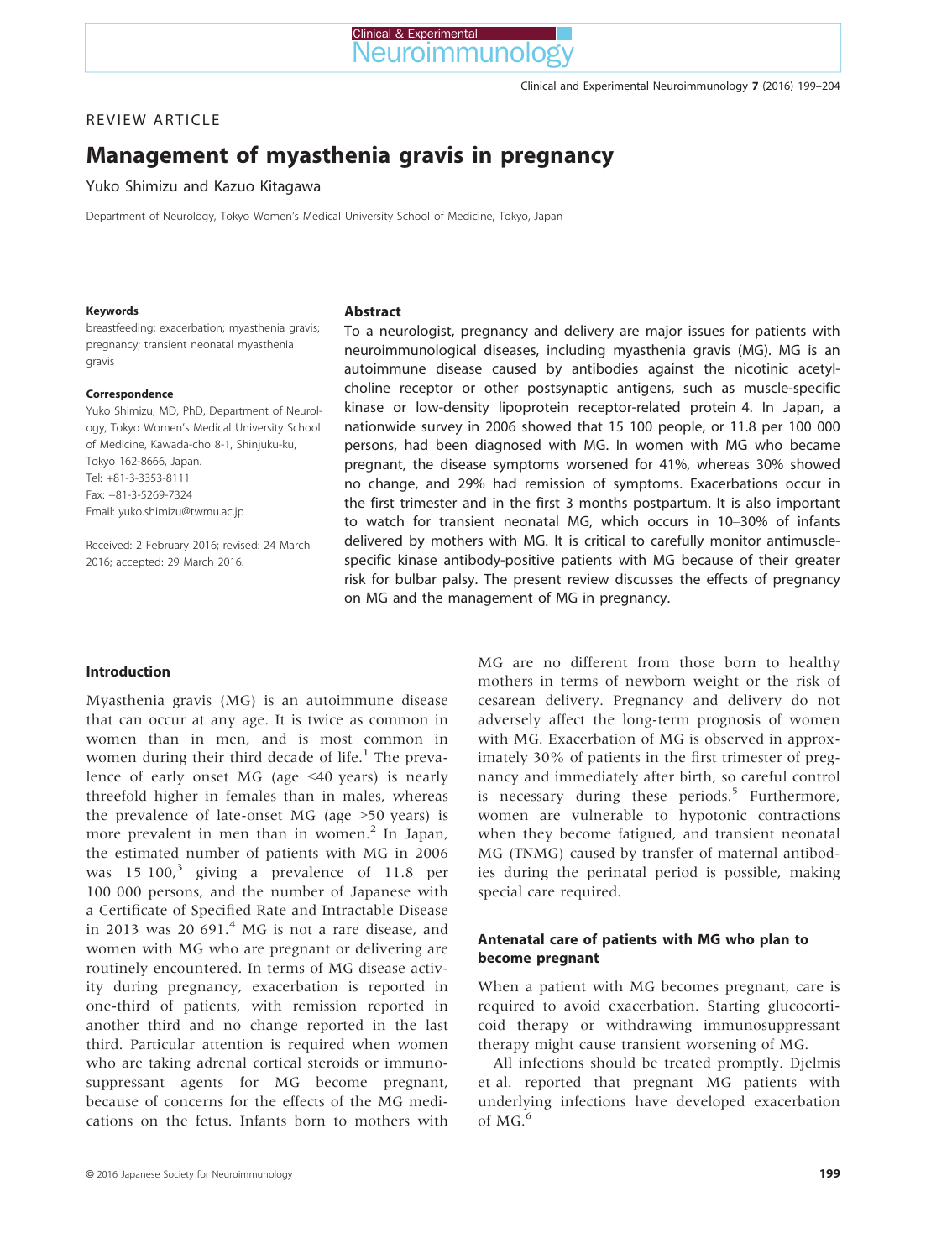An initial evaluation of pregnant patients with MG includes assessment of baseline motor strength, pulmonary function and electrocardiographs. Rare cases with focal myocardial necrosis have been recorded among patients with MG.<sup>7</sup>

Thyroid function tests should be carried out and evaluated. The rate of association with an autoimmune disease (primarily thyroid disease) among patients with MG is  $13\%$ .<sup>8</sup>

## Management of thymectomy in a patient with MG who plans to become pregnant

Nearly 15% of persons with MG have thymoma.<sup>9</sup> Thymectomy is a standard treatment for MG patients with thymoma, but not for those with ocular type or muscle-specific kinase (MuSK) antibody-positive MG.<sup>9</sup> During pregnancy, patients with thymoma who have not undergone thymectomy present with a higher incidence of exacerbation than those who have undergone thymectomy. $10,11$  Infants born to MG patients who have undergone thymectomy have less risk of developing neonatal MG.<sup>12</sup> Thus, thymectomy could be considered before conception or after delivery if a patient with MG plans to become pregnant in the future, but not during pregnancy.13,14

#### Effect of pregnancy on MG

Plauche et al. reported that exacerbation, remission, and no change in disease occurs in 41%, 29% and 30% of pregnant MG patients, respectively.<sup>15</sup> However, disease exacerbation tends to occur in the first trimester and in the puerperium.<sup>5</sup> Improvement of MG symptoms occurs during the second and third trimesters<sup>16</sup> as a result of the hormone-mediated immunosuppression known to occur in the normal progression of pregnancy.<sup>15</sup> Alpha-fetoprotein has been shown to inhibit binding of acetylcholine receptor (AChR) antibodies, and is at least partially responsible for the late pregnancy symptomatic improvement.<sup>17</sup> Postpartum exacerbations were noted in 30% of all patients with MG who had been pregnant.18 Disease exacerbation and mortality are increased within the first year after MG is diagnosed; therefore, it is recommended that women of reproductive potential with MG avoid pregnancy for at least  $1-2$  years after initial disease diagnosis.<sup>18</sup>

Post-thymectomy pregnant patients have a lower incidence of disease exacerbation.<sup>10,11</sup> The data from the Medical Birth Registry of Norway reported that the infants of mothers with MG who had undergone thymectomy had a lower incidence of neonatal MG than those born to mothers without thymectomy.<sup>12</sup>

Because any pregnancy-associated infections, such as pyelonephritis, cystitis, mastitis and endometritis, exacerbate MG, these infections should be treated promptly.6 Pregnancy does not worsen the longterm outcome of the disease.<sup>15</sup>

# Effect of TNMG and MG on pregnancy

MG does not have any severe adverse effects on pregnancy.<sup>17</sup> No increase is observed for a mother with MG in the risks of spontaneous abortion, preeclampsia, cesarean section, fetal growth restriction or premature birth.<sup>5</sup> Overall,  $10-30\%$  of infants develop TNMG, because of the placental transfer of immunoglobulin G (IgG) anti-AChR antibodies in the second and third trimesters. Infants with TNMG typically develop symptoms, including respiratory problems, muscle weakness, feeble cry, poor sucking or ptosis, within 12 h to 4 days that persist from 2 weeks to several months after birth. $6,16$  All infants delivered from MG mothers should be observed particularly carefully through the first week. These conditions recover spontaneously within 3–4 weeks after birth, because the antibodies transported from the mother are degraded.<sup>16</sup> The durations of maternal disease and medication for MG are not associated with the occurrence of neonatal MG.<sup>19</sup>

## Management of pregnancy in MG patients with anti-MuSK antibodies

In patients with anti-AChR antibody-seronegative MG, approximately 40% have IgG antibodies against MuSK.<sup>20</sup> The test for anti-MuSK antibodies is negative in anti-AChR antibody-seropositive MG patients. Anti-MuSK antibody-positive patients often have prominent bulbar, neck, shoulder girdle and respiratory weakness. Anti-MuSK antibodies are more commonly found in women than in men.<sup>21</sup>

Anti-MuSK antibodies belong to IgG class 4, and their placental transfer is worse than that for anti-AChR antibodies, which are IgG1 and IgG3. The frequency of developing anti-MuSK antibodies in TNMG is low, but it is possible to transmit anti-MuSK antibodies from the umbilical cord to the newborn. When hydramnios or impaired swallowing in the newborn appears, it is necessary to treat early with plasma exchange.<sup>22</sup> One patient with anti-MuSK antibodies reported by Kansaki et al. had strong bulbar paralysis, and a potential existed for weakened treatment efficacy of plasma exchange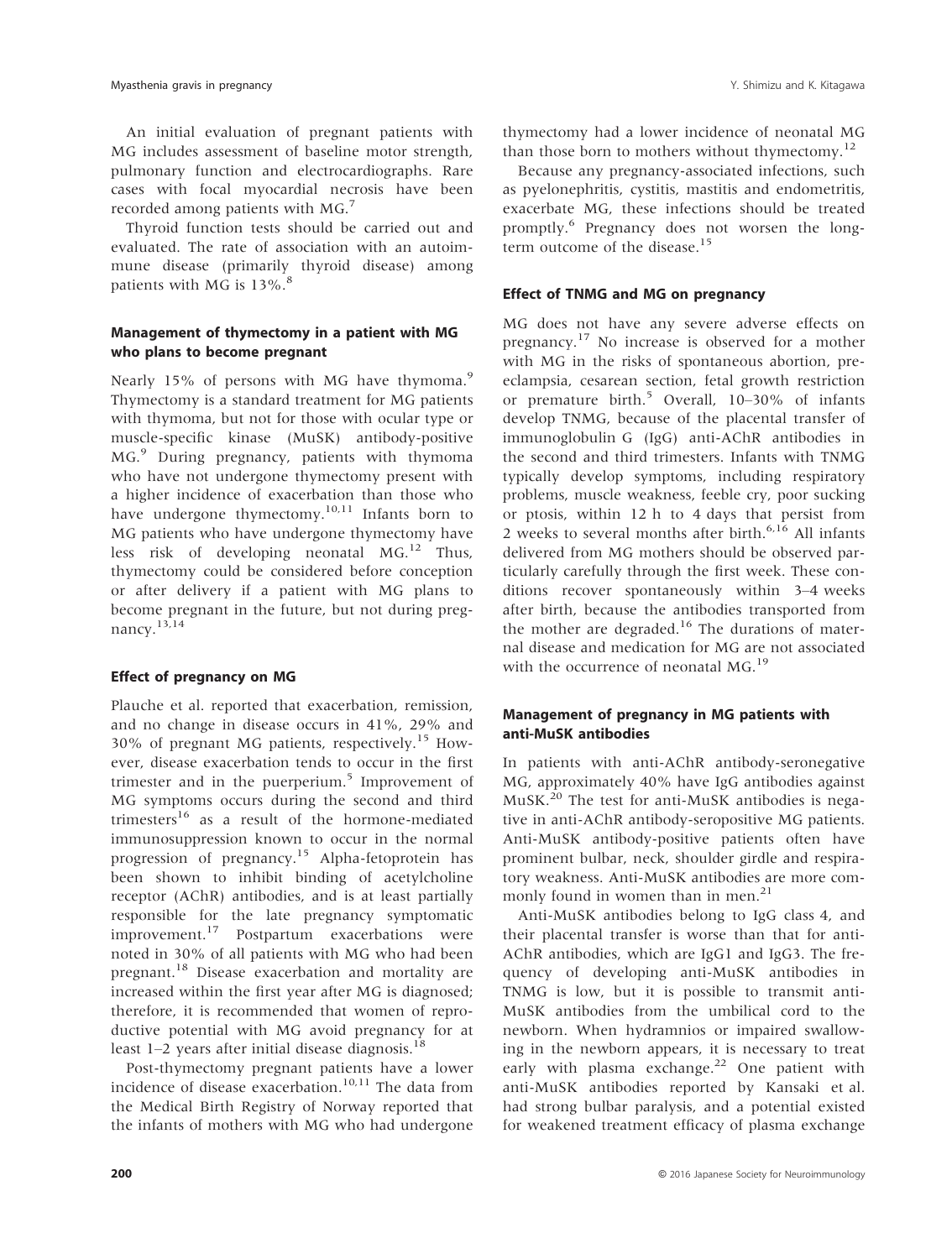or for MG worsening postpartum.<sup>22</sup> Therefore, this patient was treated with tacrolimus after delivery and did not breastfeed. Furthermore, patients with anti-MuSK antibody-positive MG often have bulbar paralysis, giving rise to the possibility of developmental disorders in the infants because of malnutrition. Thus, the proactive use of enteral nutrients administered orally, or tube feeding, is also thought to be necessary. In postpartum treatment of patients with anti-MuSK antibody-positive MG, the effects of steroid pulse therapy tend to be transient and of shorter duration than those in MG patients positive for anti-AChR antibodies. Hence, in the former patients, prednisolone, primarily with immunosuppressant agents, is necessary for a certain period of time and in adequate amounts.<sup>22</sup> Pregnancy and birth in patients with anti-MuSK-antibody-positive MG share many commonalities with pregnancy and birth in patients with anti-AChR-antibody-positive MG, and in a risk of crisis, the selection of plasma exchange and the consideration of TNMG are the same in both. $^{23}$  However, management in these patient populations differs because of the bulbar paralysis that is characteristic of MG patients with anti-MuSK antibodies. This group of mothers and infants needs to be monitored especially carefully for nutritional deficiencies and hydramnios, and plasmapheresis should be carried out without  $delay.<sup>22</sup>$ 

Additional studies in pregnant MG patients positive for anti-MuSK antibodies are required. Because maternal MG with anti-MuSK antibodies might be associated with early and more severe neonatal manifestations, infants delivered from these mothers require close observation.22

## Delivery and anesthesia considerations

Vaginal delivery is recommended for women with MG.<sup>17</sup> MG does not affect the first stage of labor, because the uterus consists of smooth muscle, which is unaffected by the presence of AChR antibodies. $^{17}$ However, assistance in the form of forceps or vacuum extraction might be required in the second stage of labor, because striated muscles are involved during this stage, and these muscles are affected by AChR antibodies.<sup>11</sup> Operative vaginal delivery might reduce maternal fatigue and weakness. Cesarean section should be carried out only for obstetric indications, as surgery is stressful for women with MG.<sup>12</sup> Patients with MG should continue their usual medications, including oral steroids (>7.5 mg per day or >15 mg on alternate days), and should be given

stress-dose parenteral hydrocortisone (100 mg t.i.d., i.v.) during labor. $24$ 

Pain relief during labor and delivery is not contraindicated. Epidural anesthesia is recommended during labor and delivery.<sup>6,11</sup> However, both general anesthesia and narcotics should generally be avoided because of their ability to synergistically potentiate AChR antibody effects.<sup>14</sup>

# Medical management during pregnancy and breastfeeding

Anticholinesterase agents are the treatment of first choice for MG during pregnancy. Adrenal cortical steroids can be continued at the lowest possible doses. Generally, immunosuppressant agents are contraindicated during pregnancy, but tacrolimus and cyclosporine can be administered in cases where the stabilization of the disease in the mother takes precedence over the risks (Table 1). If there is a risk of crisis, plasmapheresis and intravenous immunoglobulin (IVIg) should be selected. $^{23}$ 

Table 2 shows the medications to avoid during the perinatal period in women with  $MG<sub>14</sub>$ .

## Acetylcholine esterase inhibitor (pyridostigmine)

Pyridostigmine (Food and Drug Administration [FDA] category B) is not expected to cross the placenta in significant amounts, and there have been no reports of fetal malformations.25 This supports the safe use of pyridostigmine by women with MG during pregnancy. Breastfed infants of mothers taking pyridostigmine ingest <0.1% of the maternal dose, and the American Academy of Pediatrics considers pyridostigmine to be compatible with breastfeeding.<sup>25</sup> However, pyridostigmine dose adjustment is required in pregnancy as a result of increased renal clearance, expanded maternal blood volume, delayed gastric emptying and emesis.<sup>26</sup>

## Corticosteroids

Maintenance steroids at the lowest possible dose are usually continued in pregnancy, because they cause minimal adverse effects in the mother and fetus. $25$ Women with MG who are prescribed corticosteroids (FDA category B) must be informed before conception of the increased risk of oral clefts. Prednisolone is preferred, because it is metabolized by the placenta, and just 10% crosses into the fetal circulation at maternal doses of  $\leq$ 20 mg.<sup>27</sup> Mothers receiving more than 7.5 mg prednisolone per day or 15 mg on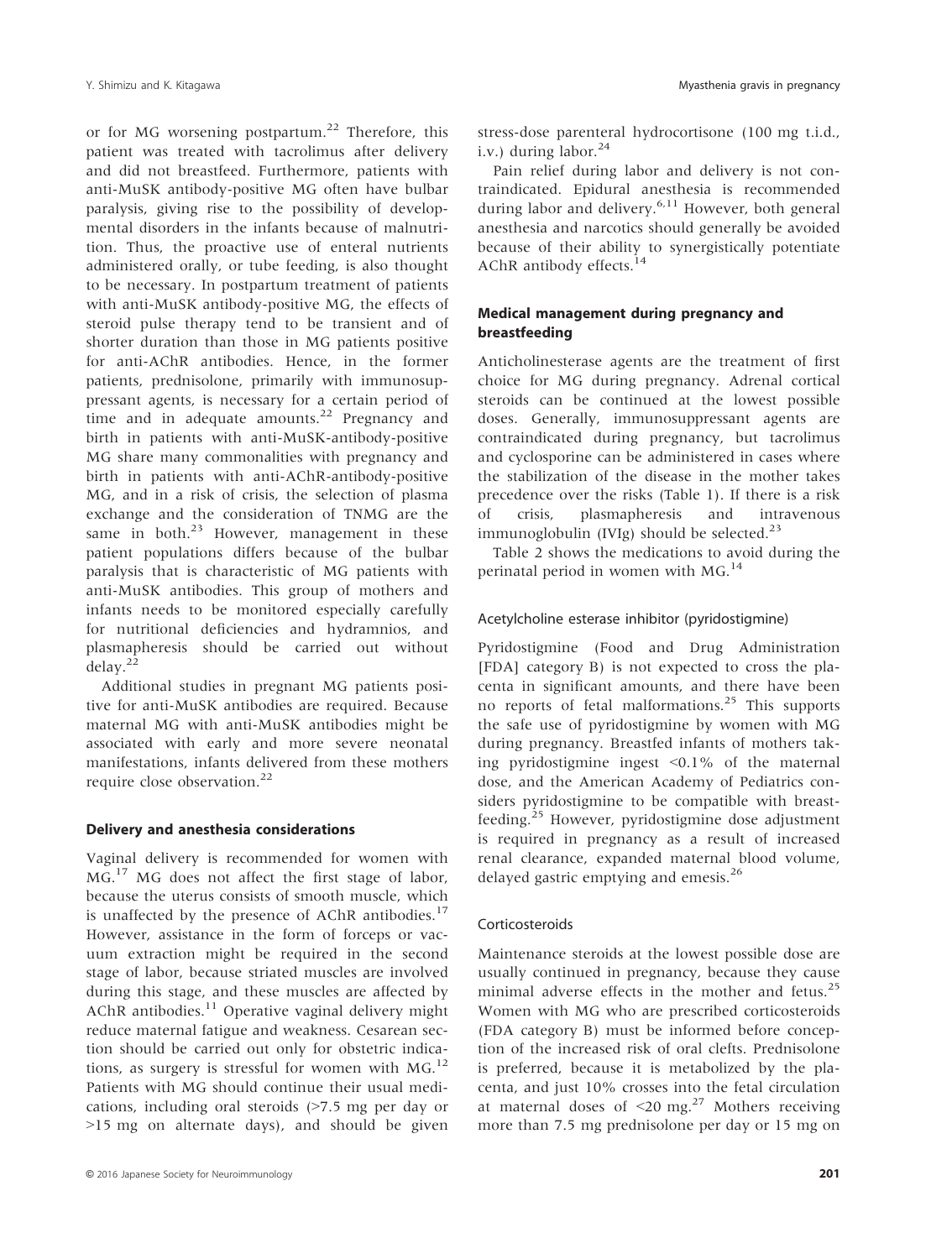| Drug                       | FDA pregnancy<br>risk category | Transplacental passage                     | Human teratogenicity    | Breastfeeding allowed             |
|----------------------------|--------------------------------|--------------------------------------------|-------------------------|-----------------------------------|
| Prednisone                 | B                              | Limited                                    | Increase in oral clefts | Compatible with breastfeeding     |
| Azathioprine               |                                | Yes                                        | No                      | Avoid because of theoretical risk |
| <b>Tacrolimus</b>          |                                | Yes                                        | Not reported            | Breastfeeding probably possible   |
| Cyclosporine               |                                | 10-50% of maternal plasma<br>concentration | <b>No</b>               | No consensus, weigh risk/benefit  |
| Mycophenolate mofetil      |                                | Yes                                        | No                      | Avoid because of theoretical risk |
| Methotrexate               | Х                              | Methotrexate $+$ polyglutamates            | Yes                     | Avoid because of theoretical risk |
| Intravenous Immunoglobulin |                                | Yes                                        | <b>No</b>               | Breastfeeding probably possible   |
| Pyridostigmine             | B                              | <b>No</b>                                  | <b>No</b>               | Yes                               |

|  |  |  |  |  |  |  |  |  | Table 1 Safety of drugs used in pregnancy and breastfeeding |
|--|--|--|--|--|--|--|--|--|-------------------------------------------------------------|
|--|--|--|--|--|--|--|--|--|-------------------------------------------------------------|

The United States Food and Drug Administration (FDA) pregnancy risk categories are as follows: A, no risk in controlled clinical studies in humans; B, human data reassuring, or when absent, animal studies show no risk; C, human data are lacking; animal studies show risk or are not done; D, positive evidence of risk, benefit may outweigh; X, contraindicated during pregnancy.

|  |  | Table 2 Medications to avoid in women with myasthenia gravis |  |  |  |  |  |  |  |
|--|--|--------------------------------------------------------------|--|--|--|--|--|--|--|
|--|--|--------------------------------------------------------------|--|--|--|--|--|--|--|

| Curare, succinylcholine and related medications |
|-------------------------------------------------|
| Narcotic analgesics                             |
| Magnesium salts                                 |
| Selected antibiotics                            |
| Aminoglycosides                                 |
| Fluoroguinolones                                |
| Macrolides                                      |
| Quinine, quinidine, procainamide Beta-blockers  |
| Calcium channel blockers                        |
| D-penicillamine                                 |
| Lithium                                         |

alternate days for more than 2 weeks before delivery should receive parenteral steroids to cover the stress of delivery. Steroids can be continued during breastfeeding, and there is evidence that neonatal adrenal suppression after exposure *in utero* or during breastfeeding does not occur.<sup>24</sup> We advise discarding breast milk for the first 4 h after ingestion of a dose of prednisolone ≥20 mg.

#### Calcineurin inhibitors (cyclosporine, tacrolimus)

Neither cyclosporine nor tacrolimus (FDA category C) is teratogenic.<sup>28,29</sup> However, there is an increased risk of gestational diabetes mellitus and hypertension in women taking tacrolimus. Therefore, screening with a glucose tolerance test is recommended at 28 weeks or sooner if there are other risk factors.<sup>24</sup> According to one case report, only 0.02% of the mother's dose of tacrolimus is transmitted to the breastfed infant.<sup>30</sup>

Cyclosporine is excreted in breast milk, and therapeutic levels have been reported in some breastfed infants.<sup>31</sup> The American Academy of Pediatrics has also stated that cyclosporine should not be administered to breastfeeding women.<sup>32</sup>

#### Immunosuppressants

#### Azathioprine

Azathioprine (FDA category D) has not been associated with increased rates of congenital abnormalities. However, there is evidence of possible intrauterine growth retardation and infants with low birthweight, as well as concern about immunological changes. Azathioprine and its metabolites have been found in milk, exposing the child to 0.1% of the maternal dose. The American Academy of Pediatrics does not recommend breastfeeding because of the theoretical risk of immunosuppression, carcinogenesis and growth restriction in the child. $33$  However, both Ostensen et al. and Sau et al. reported that azathioprine is safe to use throughout pregnancy and breastfeeding.33,34

#### Mycophenolate mofetil

Recently, mycophenolate mofetil (FDA category C) was reclassified by the FDA as a class D drug, indicating that there is evidence of teratogenicity in human fetuses. It is associated with first trimester miscarriage, and structural malformations of the ears and jaw, cleft lip and palate, and hypoplastic fingers and toenails.<sup>35,36</sup>

#### Methotrexate

Methotrexate (FDA category X) is a folate inhibitor contraindicated in pregnancy and breastfeeding. If methotrexate is used in women considering pregnancy, it is recommended that a washout period of at least 3 months is allowed before conception.<sup>24</sup>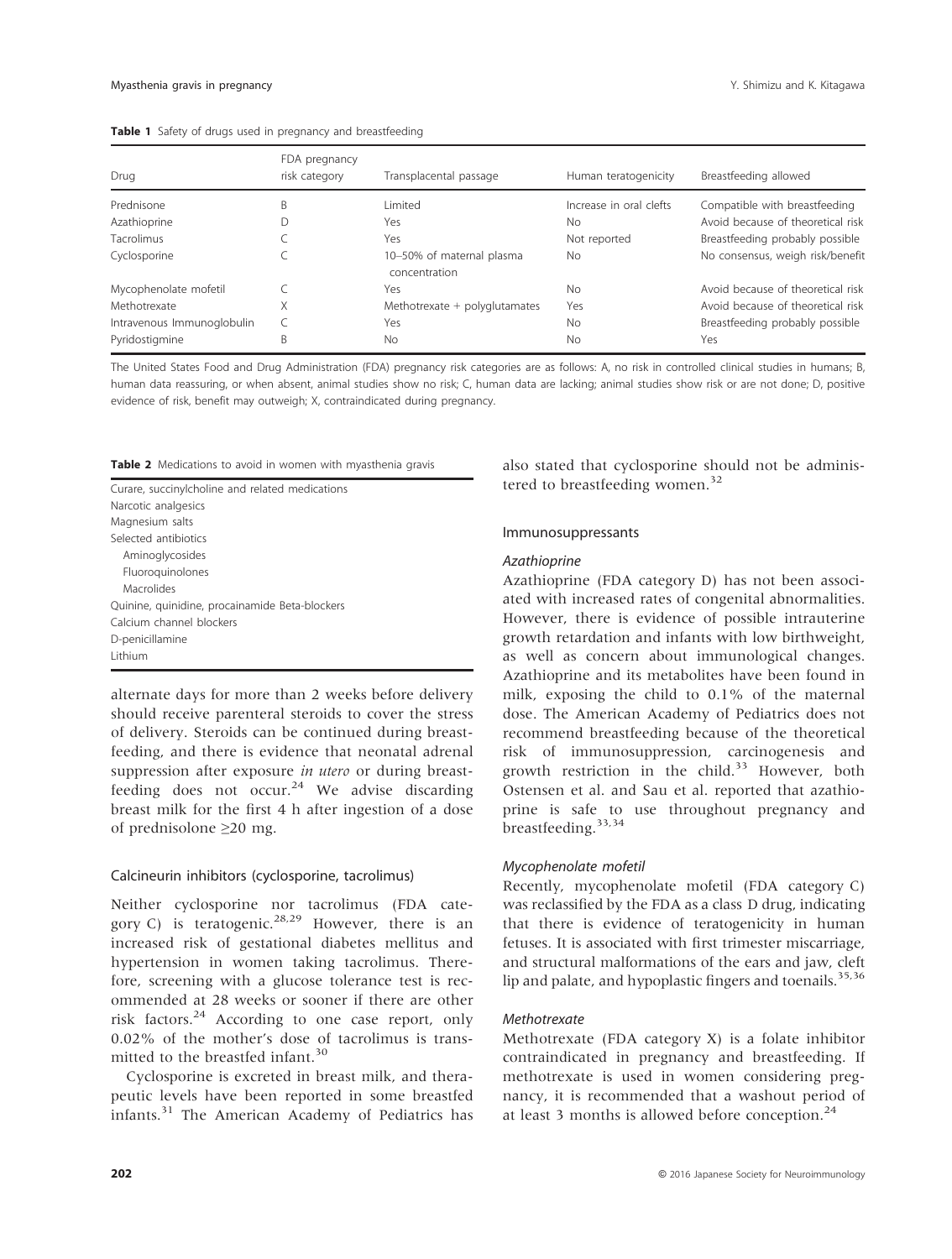## IVIg and plasmapheresis

IVIg (FDA category C; 400 mg/kg/day) is administered for the treatment of acute myasthenic exacerbation. IVIg during pregnancy for treatment of antiphospholipid antibody syndrome, autoimmune thrombocytopenic purpura and other autoimmune diseases is considered safe. $37,38$  No data are available regarding fertility or breastfeeding, but harmful effects seem unlikely. IVIg can be used in pregnancy, and breastfeeding is allowed.<sup>33</sup>

Plasmapheresis can also be used in pregnancy to treat thrombotic thrombocytopenic purpura and hemolytic-uremic syndrome.<sup>39</sup> Both IVIg and plasmapheresis are more likely to be effective in anti-MuSK antibody-positive MG patients.<sup>21</sup>

IVIg and plasmapheresis are reserved for cases where conventional therapy of MG has failed, and the development of respiratory failure or profound dysphagia and weakness threatens the mother and fetus.

## Breastfeeding

Breastfeeding need not be contraindicated in mothers with MG if their disease is well controlled and there has been no indication of neonatal myasthenia. However, a mother with poorly controlled disease should consider not breastfeeding because of her increased likelihood of disease exacerbation resulting from the increased fatigue and effort associated with nursing. If the mother is treated with mycophenolate mofetil or methotrexate, nursing would be contraindicated.<sup>14</sup>

## Contraception

MG does not reportedly decrease female fertility, and the relative hazards of pregnancy should be prospectively discussed with any women of reproductive potential who have the disease. Riemersma et al. reported exacerbation of MG symptoms during cyclic withdrawal from oral contraceptives.<sup>40</sup> Continuous hormonal contraception in the form of the pill, patch or ring without use of a hormone-free period might thus be a better contraceptive option for women with MG. Women with MG should be at no increased risk of complications with either barrier or intrauterine device contraception.<sup>14,41</sup>

## Conclusion

In women with MG, disease exacerbation occurs during approximately 41% of pregnancies, remission in 29% and no change in 30%. Exacerbations occur in the first trimester and in the first 3 months postpartum.

There is no evidence that MG adversely affects pregnancy outcomes. Most of the medications used to control MG symptoms appear to be relatively safe during pregnancy, except for mycophenolate mofetil and methotrexate. We must consider the risk of transient neonatal MG, because the frequency is 10– 20% in infants born of MG mothers. It is especially important to carefully monitor anti-MuSK antibodypositive MG patients, because bulbar palsy is a major concern.

#### Acknowledgement

This work was supported by a Health and Labor Sciences Research Grant on Intractable Diseases (Evidence-based Early Diagnosis and Treatment Strategies for Neuroimmunological Diseases) from the Ministry of Health, Labor and Welfare of Japan.

#### Conflict of interest

YS received personal compensation for consulting services from Japan Blood Products Organization and Novartis Pharma. KK received honoraria for talks from Sanofi Aventis and Daiichi Sankyo.

#### References

- 1. Drachman D. Myasthenia gravis. N Engl J Med. 1994; 330: 1797–810.
- 2. Grob D, Brunner N, Namba T, Pagala M. Lifetime course of myasthenia gravis. Muscle Nerve. 2008; 37: 141–9.
- 3. Murai H, Yamashita N, Watanabe M, et al. Characteristics of myasthenia gravis according to onset-age: Japanese nationwide survey. J Neurol Sci. 2011; 305: 97–102.
- 4. Japan Intractable Diseases Information Center. What is an intractable disease? (In Japanese) [Cited 27 Apr 2016.] Available from URL:<http://www.nanbyou.or.jp/entry/272>
- 5. Da Silva FC. do Cima LC, de Sa Ram. Myasthenia gravis in pregnancy. In: Minagar A (ed). Neurological Disorders and Pregnancy. Elsevier, Burlington, MA, 2011; 55–8.
- 6. Djelmis J, Sosrtarko M, Mayer D, Ivanisevic M. Myasthenia gravis in pregnancy: report on 69 cases. Eur J Obstet Gynecol Reprod Biol. 2002; 104: 21–5.
- 7. Burke ME. Myasthenia gravis and pregnancy. J Perinat Neonatal Nurs. 1993; 7: 11–21.
- 8. Gajdos P, Tranchant C, Clair B, et al. Myasthenia gravis clinical study group. Treatment of myasthenia gravis exacerbation with intravenous immunoglobulin: a randomized double-blind clinical trial. Arch Neurol. 2005; 62: 1689–93.